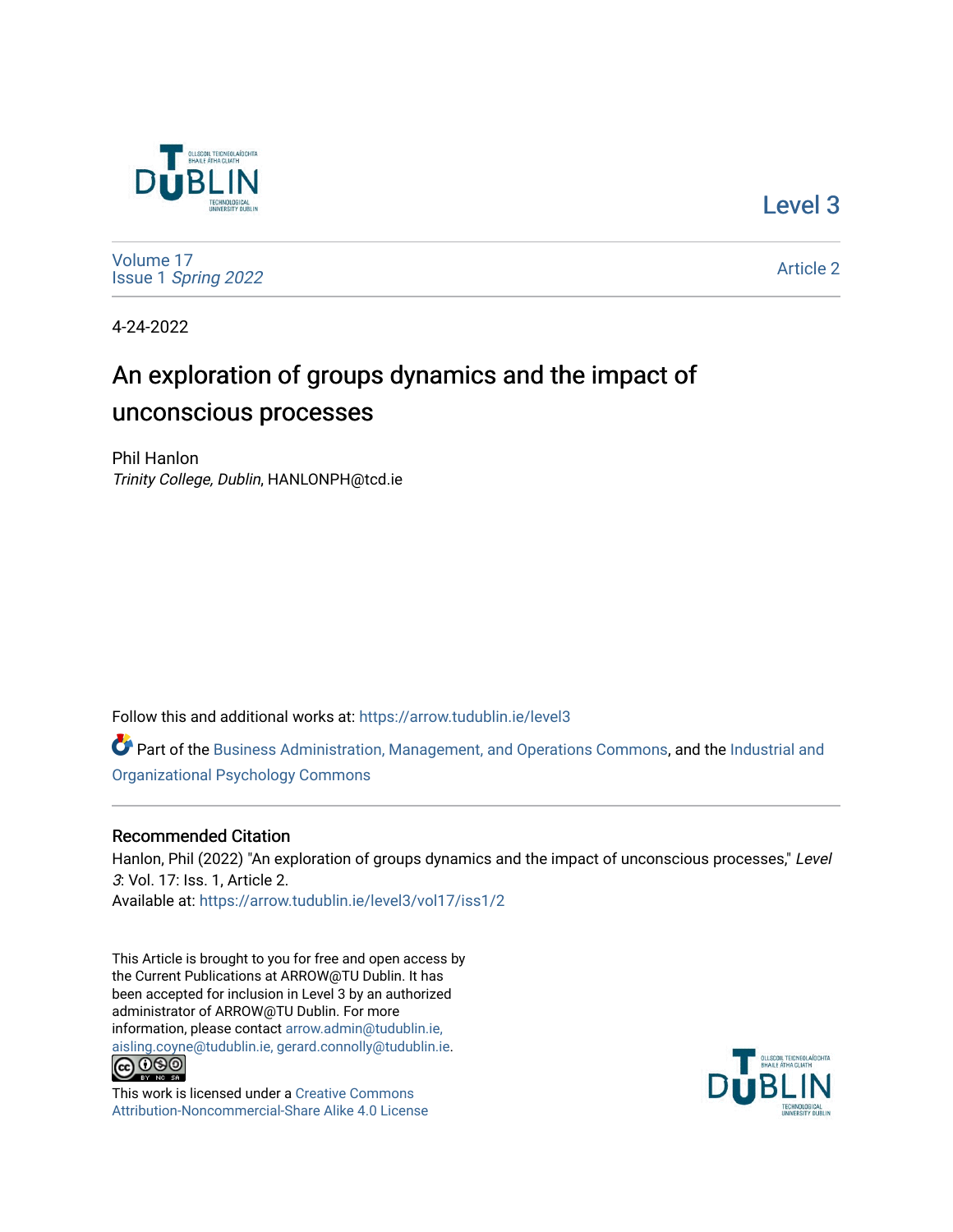# **An exploration of groups dynamics and the impact of unconscious processes**

# **Author**

**Phil Hanlon,** Trinity College Dublin HANLONPH@tcd.ie

# **Abstract**

Despite extensive research on groups, organisations continue to experience problems with them. Is this an inherent feature of the nature of groups? This article aims to provide a practical understanding of the unconscious processes in groups and how these impact on group functioning. It further elaborates some guidelines for managers on optimising team / group performance.

The article interrogates the work of Sigmund Freud regarding his views on how groups function, drawing mainly on his work *Group Psychology and Analysis of the Ego* (1921).

It asks if a study of Freud's work can help organisations reconsider the nature of groups, their potential inherent problems, and understanding the challenges to improving how groups function.

# **Objectives of the article**

Organisations are generally presented as rational places (Kets De Vries, 1984) where homo economicus strives to achieve maximum utility, and where unconscious processes, and the role of emotion and irrationality are not acknowledged. Organisational structures and systems are developed using logical processes. Nitsun (1996:249) makes a critical point when he says that organisations are large groups (functional areas) comprised of smaller groups (departments). So, at the heart of a well-functioning organisation are well functioning groups. Nevertheless, little or no thought is given to the configuration and structure of work groups and the resulting group dynamics, as it is assumed they will operate on rational grounds. However, Freud reminds us that "The ego is not master in its own house," (Freud, 1917:143). By this he means that we may be driven by motivations that we are unaware of. Hoedemaeker refers to "the 'myriad of dysfunctionalities, travesties and fundamental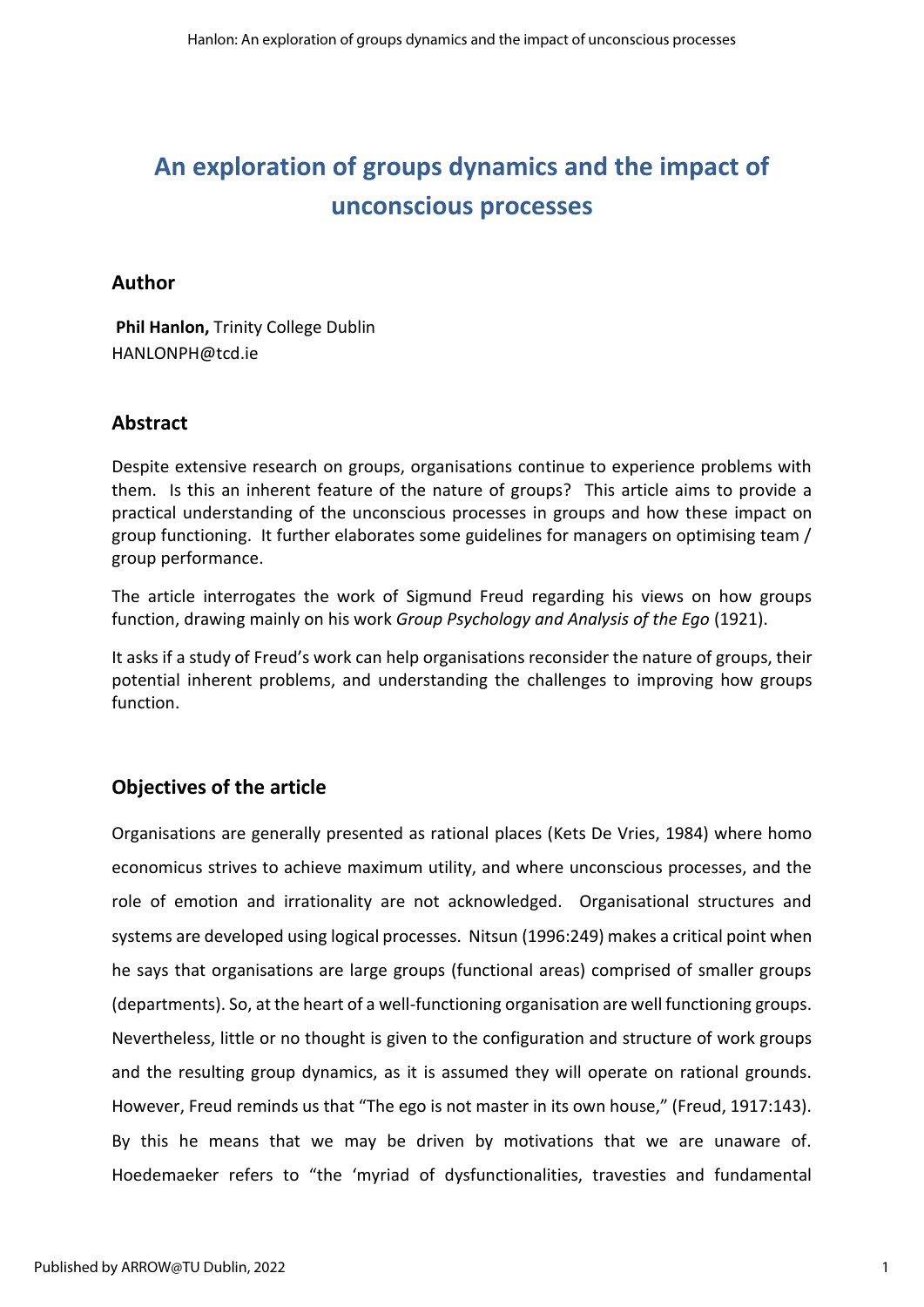contradictions' inherent in purportedly rational management practices," (in Cederstom & Hoedemaeker Eds., 2010:xvi).

This article examines the psychology of groups and the challenges to achieving *Manageable Cooperation* given the inherent features of groups. It is presented under the following headings: types of groups; elements of group functioning; structure of groups; in-groups and out-groups; an approach to establishing well-functioning groups; what holds groups together; and the overall conclusion. The article draws on a previous study by the author (Hanlon, 2014).

### **Introduction**

The complexity of many organisational tasks requires that employees work in groups or otherwise collaborate with colleagues. Freud had a particular interest in groups and this article mainly draws on his paper *Group Psychology and Analysis of the Ego* (Freud, 1921). In *Group Psychology* Freud investigated whether knowledge about the individual mental life could be transferred to group psychology. Kernberg (1999:96) notes that Freud's paper deals with a wide range of entities including crowds, mobs, political groups and stable organisations which feature structure and leadership. In his paper Freud drew extensively on the work of Le Bon (1895) and of McDougall (1920), in relation to their phenomenological descriptions of the mental life of individuals in a group situation. He spends some fifteen pages of the paper examining Le Bon's description of the group mind. He also reviews McDougall's work on how to improve group functioning. Freud's contribution to the paper includes his recognition of the roles of identification and idealisation, and the ego ideal in how groups function.<sup>1</sup>

# **Types of Groups**

In looking at groups it is important to note that different types of configurations of individuals are subsumed under the term 'group'. These can be broadly divided into two categories: those of a short duration (Le Bon's group type of the crowd is an example here) and those

 $1$  A glossary is provided at the end of the paper for these and other terms.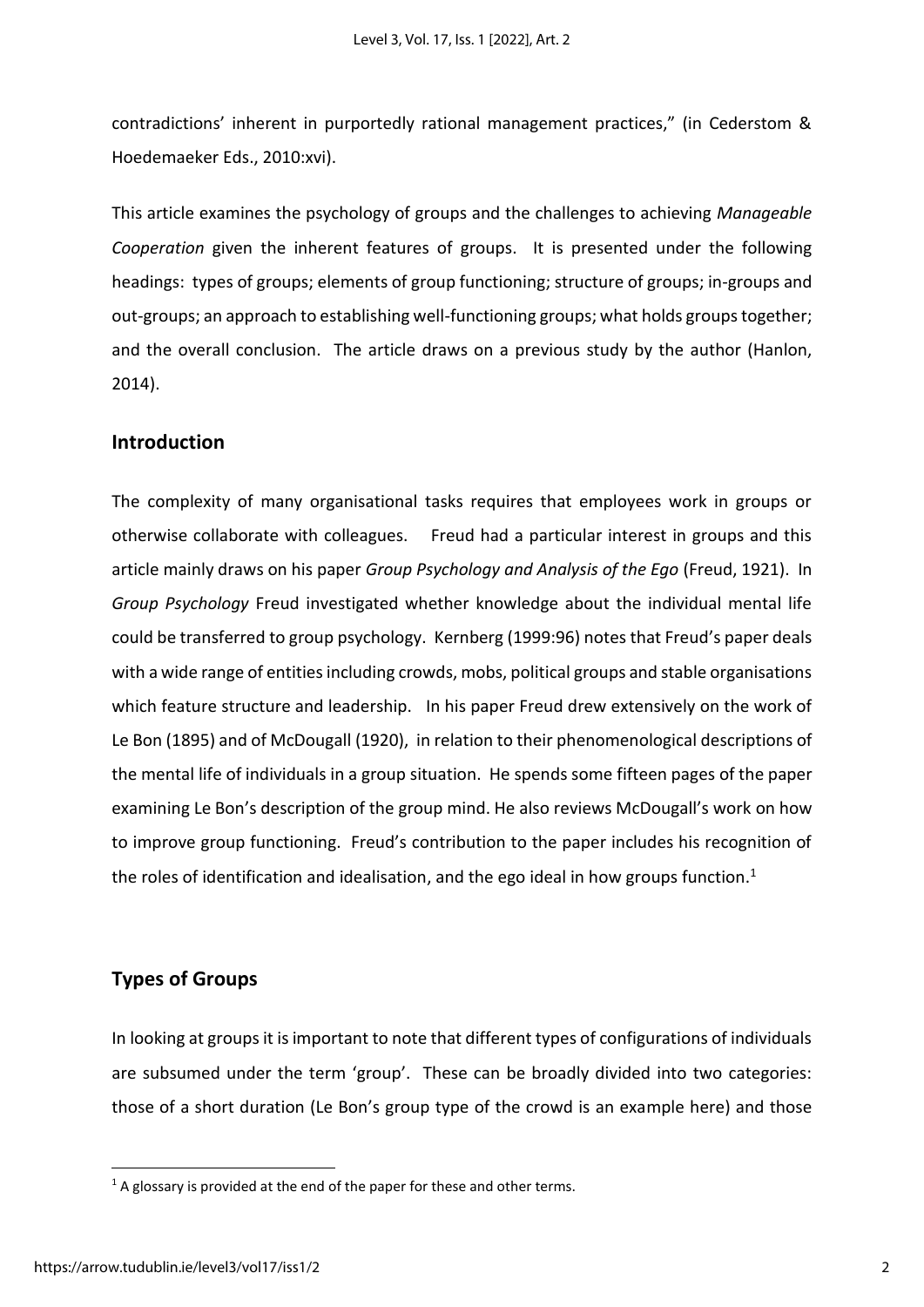which are highly organised and lasting (management teams in companies). Organisations can have both of these types – short duration and *ad hoc* groups for various tasks e.g., project work and highly organised and lasting groups e.g., management teams.

This article focuses on organised and lasting groups.

# **Elements of Group Functioning**

Freud highlights two main elements of group functioning.

Firstly, groups experience a feeling of invincibility and this allows the individual "to yield to instincts which, had he been alone, he would perforce have kept under restraint." (Freud, 1921:74). From an organisational perspective then, we could argue that groups are more likely to make rash and thoughtless decisions than individuals, as there is less sense of individual responsibility for the decision.

Le Bon asserts that the group demands a master and is willing to follow anyone who sets themselves up as its master. This tendency also provides a part of the explanation for the 'Group Think' phenomena. This is a term attributed to Janis (1971), who used it to describe a process of group functioning whereby the groups desire for harmony lead to a lack of evaluation of alternative ideas. Furthermore, individuals are discouraged from disagreeing with the group. On the other hand, it is important to recognise that groups are also capable of great achievements through drawing on the synergies of the group (Freud, 1921:79).

Secondly the notion of 'contagion' is identified as a key characteristic of groups (Freud, 1921: 75). Freud, drawing on the work of Le Bon yet again, explains this as meaning that emotions are highly contagious in a group. Le Bon says that the individual is so influenced by the emotions and mood of the group that "He is no longer himself, but has become an automaton who has ceased to be guided by his will" (in Freud, 1921:76). Le Bon elaborates on this point and says that the mental functioning of the group descends several rungs of the evolutionary ladder. From an organisational perspective this means that, as a member of a group, we can become quite lazy at a cognitive level, leaving the 'thinking' to someone else. In this respect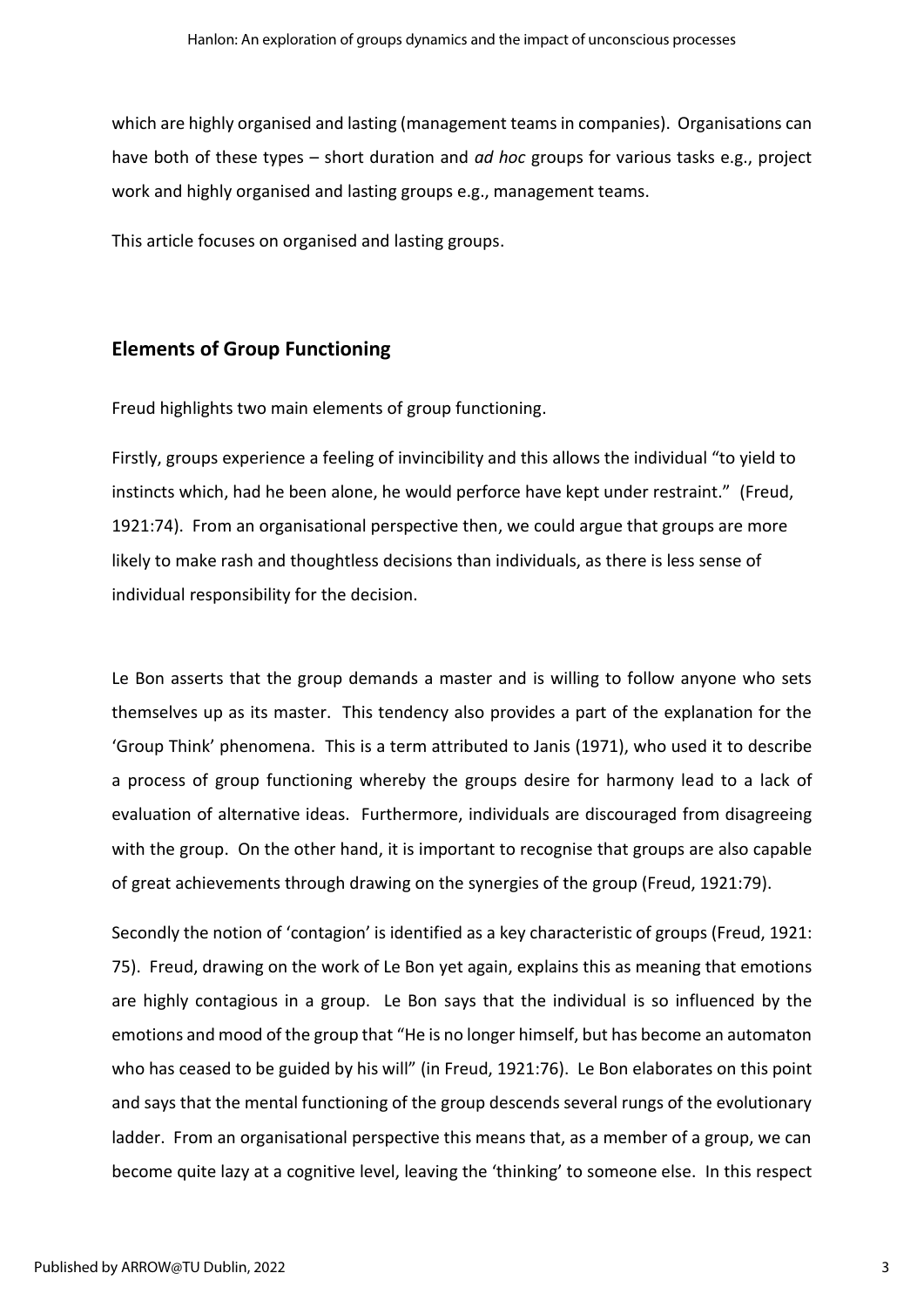Kahmeman (2011) elaborates on two approaches to decision-making, which he called System 1 and System 2. The latter type, which if of concern to us here, is effortful, conscious and rule-based, and makes demands on the individual's energy. By contrast System 1 is automatic and habit-based. In group decision-making, instead of using System 2, members may simply adopt the decisions of the leader and thus reduce the level of energy they input into the group. This is particularly the situation if staff are of the view that their opinions will not be considered fully anyway.

Furthermore, McDougall (in Freud 1921:85) is of the opinion that those with lower intelligence drag down those with higher intelligence to their level. French and Simpson (2010) note that this corresponds to Bion's basic assumption of Dependency – where the group members can treat the leader as a parent and let them lead the way, while the members take up a submissive position. If the group is led by an autocratic / narcissistic individual, the cycle perpetuates itself.

Another key dimension of how a group is constituted is the emotional ties (also called libidinal ties or eros) among members (Freud, 1921:91). A group member wishes to feel he / she is a member of the group and in harmony with it, so therefore, may agree to group ideas for this reason. Libidinal bonds (which can be vertical to the leader) or horizontal (to peers) act to constrain the individual's actions within the group (Freud 1921:95). Furthermore Mitscherlich (1978) reminds us that identification is a central aspect of human interrelation which leads people to adopt attitudes etc. consistent with the group in order to fit in.

Power is a further feature of groups. Vella (in Oakley, 1999:15) points out that lone individuals are vulnerable but can gain strength and protection in a group. How does the leader achieve power? According to Klaf (1961:43) identification plays a central role. Klaf notes that identification "is a patterned, security seeking process….and group members will often seek security from the leader at the price of giving up individual freedom." This view point is supported by Vella (in Oakley, 1999:27) who says groups also provide a sense of belonging. Freud notes in his paper *On Narcissism: An Introduction* that "the ego ideal opens up an important avenue for the understanding of group psychology," (Freud 1917:101). Le Bon argues that individuals in a group give up their individual ego and replace it with the ego ideal of the leader. The cognitive functioning of the individual regresses to a low level.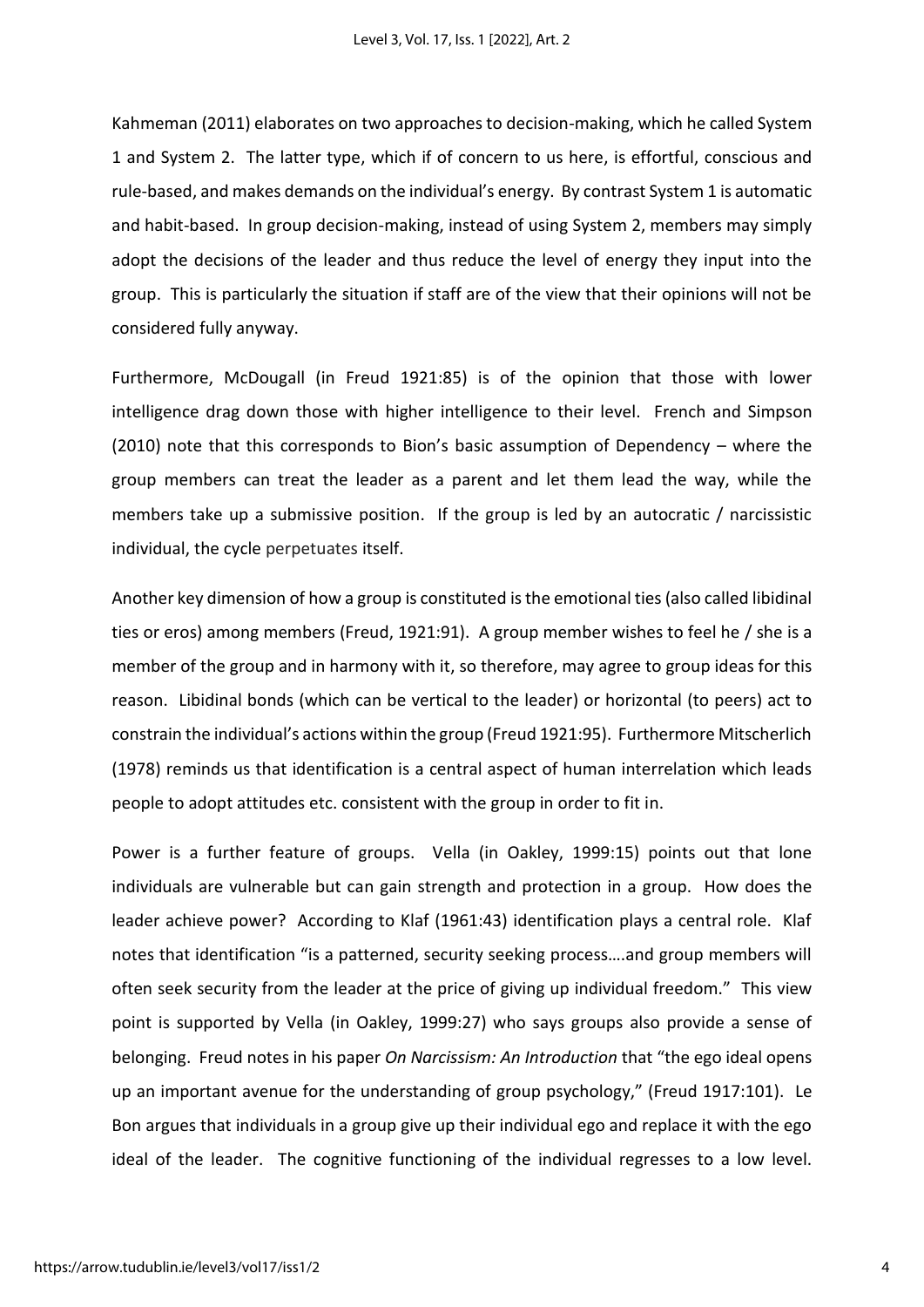McDougall goes so far as to say that all intellectual tasks should be done by individuals and not by groups. He states that the group members adopt the ego ideal of the leader as their own, thereby transferring power and decision-making to him / her. Identification with the leader, however, is ambivalent so while the leader provides protection and security his/her place is secure, but if the leaders falters, the followers quickly turn against them. We see examples of this when previously successful political leaders lose power and the followers then attacked them.

Going back to the earlier point that, as a member of a group, the individual descends several rungs of the evolutionary ladder – this has serious implications. Freud asserts that groups are led by emotion, so are likely to make decisions based on flimsy or even incorrect evidence. LeBon states that the group is "impulsive, changeable and irritable," (in Freud, 1921: 77). Anyone who disagrees with the group moving in a particular direction is likely to be attacked and even thrown out of the group. According to LeBon, the group's main objective is to maintain the status quo – as such it rejects innovations and is deeply conservative. Therefore, from an organisational point of view, it seems that using groups as a mechanism to develop and implement change, while necessary, can also be problematic.

The notion of the anti-group is also important. Nitsun (1996) in his book *The Anti-Group*, notes that some groups operate in a very dysfunctional manner and may eventually break down. Group members may experience extreme pressure with concerns over survival (both individual and group) and over trust and integrity. Pressure may be experienced, particularly at the boundaries, as much of the dysfunctional behaviour occurs there (e.g., between departments or other organisational groups).

# **Structure of Groups**

Jacques Lacan in his paper titled *Family Complexes in the Formation of the Individual,* (1938, ch 2) proposes that the conjugal family has the structure of a group, with the Father as its head. In other groups then the Father is replaced with a chief or leader, but the basic group structure is essentially the same i.e., there is someone in charge of the rest of the members. Freud notes that an individual of superior strength usually establishes themselves as the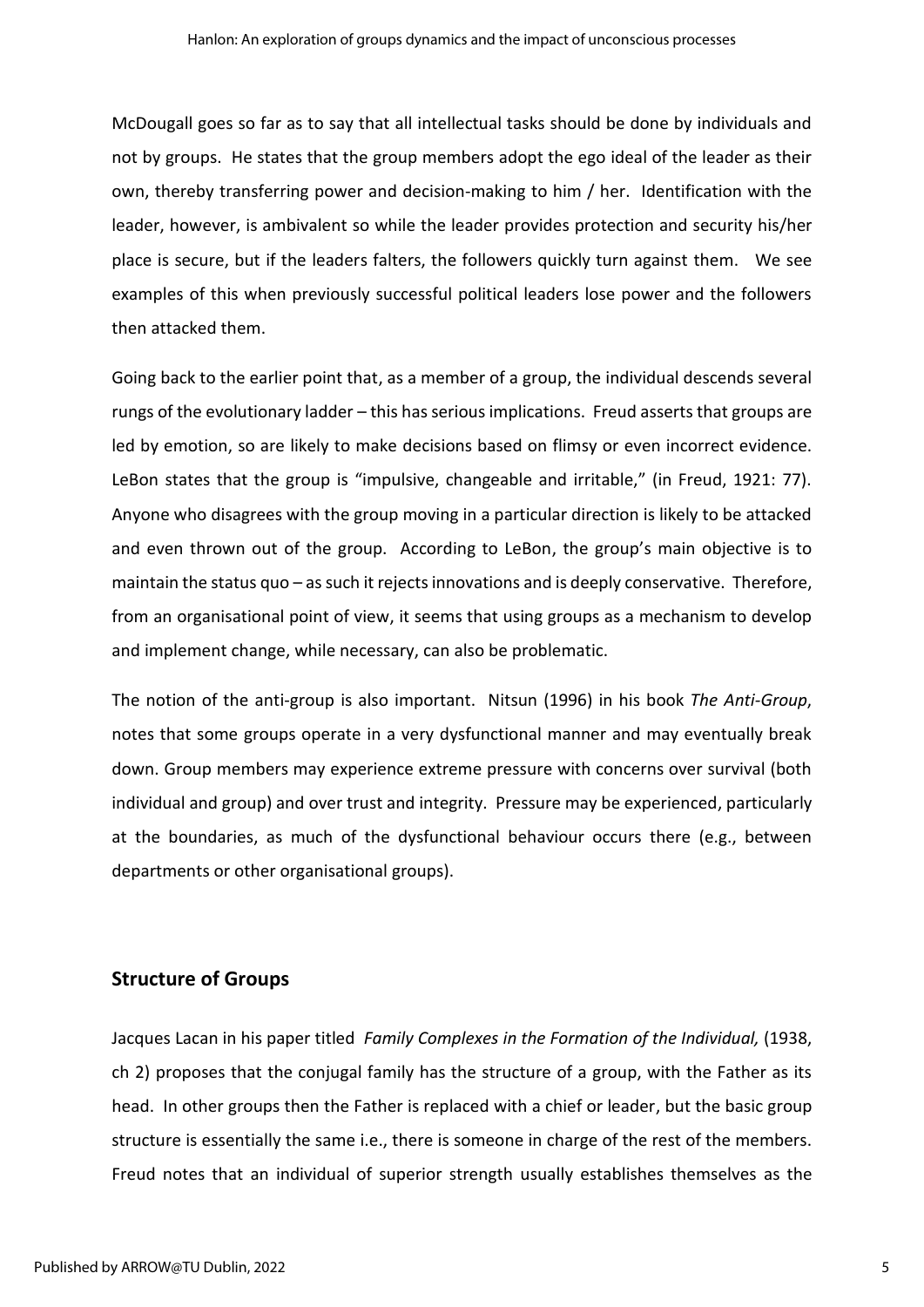leader and the other members are held together libidinally. Freud says that such an individual was free and "his intellectual acts were strong and independent even in isolation, and his will needed no reinforcement from others... he loved no one but himself, or other people only in so far as they served his needs" (Freud, 1921:123).

Following the global financial crash, the Chief Executive of the Irish Stock Exchange claimed that some companies had been run as "personal fiefdoms" for too long, (Financial Times, Oct 19<sup>th</sup> 2010). Such narcissistic Chief Executives yield power with impunity. Some individuals are attracted to these leaders, who are usually charismatic. Drawing on the work of Mitscherlich (1978:10) it could be argued that charismatically gifted leaders can "insert his image, his ideals, into the psychic economy of … his followers in place of the personal ego ideal." The followers benefit as they gain prestige from association with a successful leader and feel "an intoxicating sense of omnipotence," (Mitscherlich 1978:10). We have seen a recent example of this where Donald Trump's followers attempted to gain control over the White House, (Dozier and Bergengruen, 2021). It is argued that the *Family Complexes* paper shows that the conjugal family is a type of template for later groups, including organisational groups. As such, the dynamics played out in the conjugal family, where the child is at his / her most impressionable, set the stage for later interactions.

Freud examined the basis of narcissism and this is discussed next. The term 'narcissism' was derived by Freud from Paul Nacke who used it to denote an individual who treats his own body as he would that of an external sexual object, (Freud 1917:416). Kernberg (1991:131) affirms that narcissism is a phase of normal psychic development; an aspect of normal life but can also be pathological. Therefore, we can have normal and pathological narcissism, (Kernberg 1991:133). An aspect of narcissism is over- valuation of the object – initially the individual's own body / ego. A quantity of this narcissism can be projected by the leader onto the group. In other words, the leader 'loves' the followers (as long as they meet his expectations.) Freud described below how the parents can over value the child (as an extension of themselves). We can replace the *child* with the *group* to see the impact.

"Thus they are under a compulsion to ascribe every perfection to the child ….and to conceal and forget his shortcoming," (Freud, 1917:91).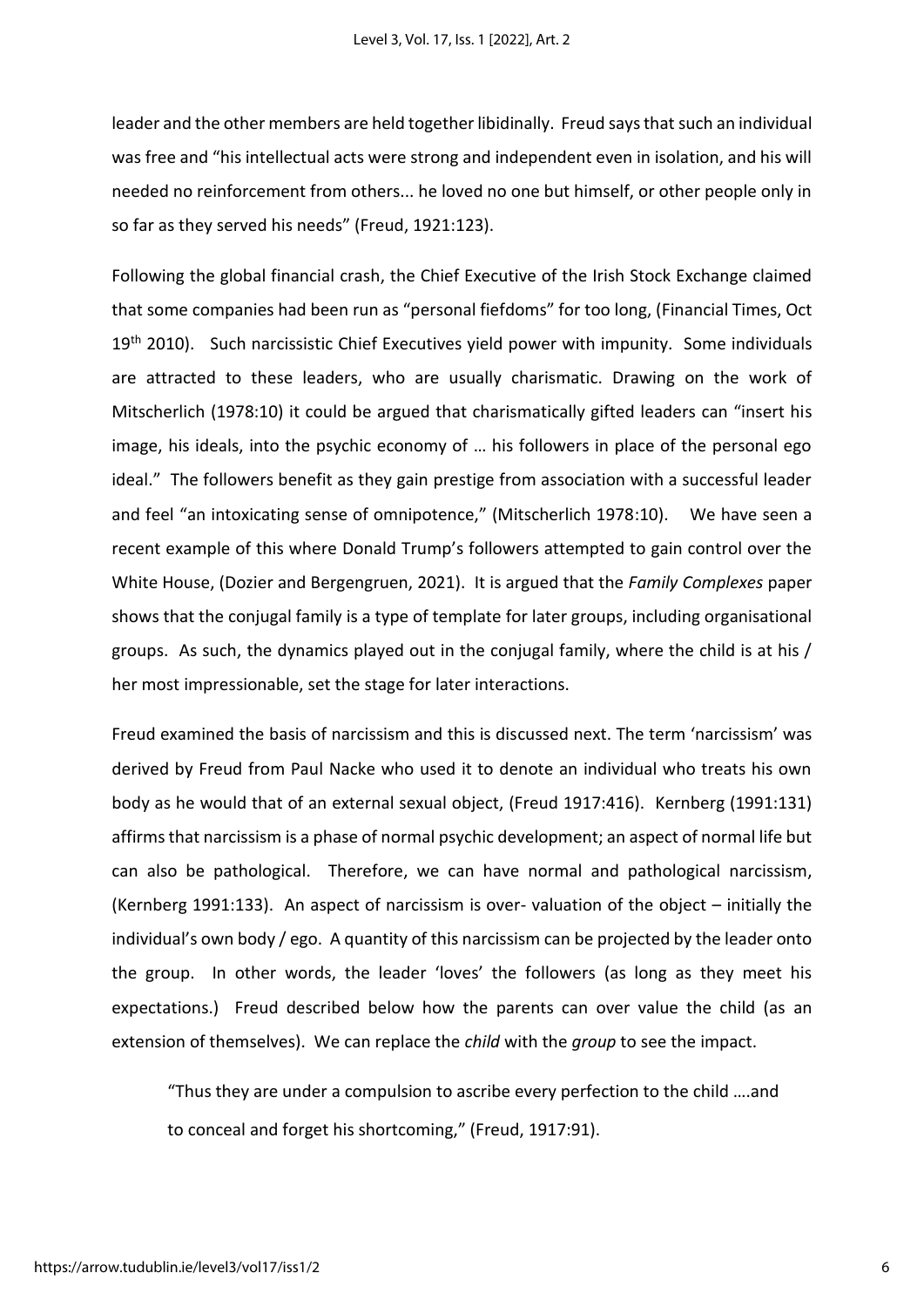Individuals stuck at the narcissistic stage of development "have no place for others", (Lacan, 1938:21). Leaders who are narcissistic will react aggressively to anyone whom they perceive to be opposing them. They see all their subordinates as an extension of themselves (mirror images) and need constant affirmation by their subordinates. Narcissism and self-esteem are connected. Kernberg (1991:141) holds the view that the "self" results from "the integration of the component self-images, or self-representations, that develop throughout all the real and fantasied experiences of interactions with others. The healthy self integrates both the libidinal and aggressive aspects of the self, whereas the narcissistic individual fails to integrate both these aspects, resulting in the grandiose self.

Narcissistic leaders in the past hired and fired at will. Their power has been curtailed somewhat by employment legislation. Nevertheless, anyone who dares to challenge them (or even who is perceived as challenging them) can expect to be expelled to the organisational equivalent of Siberia. The removal (or silencing) of anyone who questions the manager can lead to Group Think, referred to earlier. This was identified as a key factor in the Irish economic financial crisis (Nyberg, 2011). Group Think can also be viewed as related to the idea of in-groups and out-groups. These are explored next.

## **In-groups and out-groups**

The psychological mechanism whereby in-groups and out-groups become established is particularly interesting and relevant for organisations.

Organisations tend to have some groups (formal or informal) which are viewed favourably, and other groups which are seen in a negative light are scapegoated. Freud's views on libidinal connections are very insightful in regard to how some groups are seen positively. He refers to the impact of over-idealisation of the object (where the object, in this case the group), is seen as an extension of the ego of the leader. A quantity of the narcissistic libido of the leader flows out to the object. The result is that the 'good' group can do no wrong. It is protected from criticism, and any mistakes it makes are down played. Its characteristics are highly valued.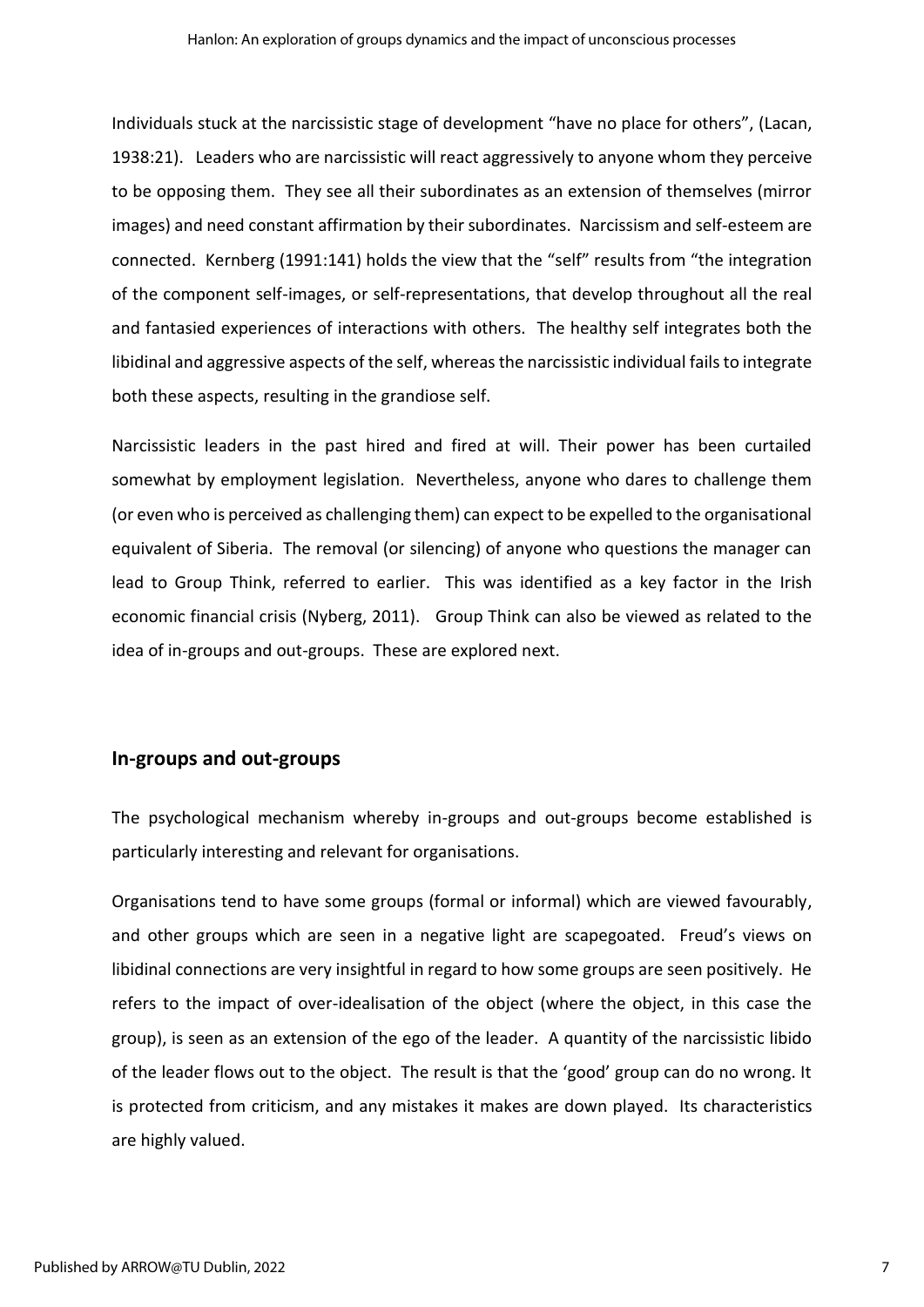Of course, the members of the in-group must meet the leader's demands as, after all, the group is an extension of himself / herself. Any real or perceived view that the group is trying to establish a separate independent existence will be met with an aggressive response.

For an in-group to exist there must be an out-group. The latter could be a department in the organisation, a competitor organisation or some other group which is the target of aggression. Freud (1931) in *Civilization and its Discontents* says that even large numbers of people can be formed into a group provided some others are excluded and are targets for aggression. We see examples of this even at country level e.g., the main population versus an ethnic group. At organisation level we see departments in the same company at loggerheads, or companies engaged in various battles with competitors. From an organisational perspective, understanding how these dynamics arise is useful, as otherwise a lot of energy can be diverted from the main organisational task to aggressive ends.

## **An approach to establishing well-functioning groups**

In relation to groups, the organisation is faced with two tasks – their establishment and optimising their functioning. The needs of the employee as a member of various groups must also be considered.

How does an organisation address these characteristics that a group can fall victim to? Anyone with experience of working in groups (most of us) will have experienced at first hand some of the dysfunctional elements that can occur in groups. McDougall sets out five 'Principle Conditions' (in Freud 1921:86) to increase the functioning of groups. In essence McDougall's approach is to structure the group so that the individuals within it maintain their individual ego functioning and enables synergies in the group situation.

These 'Principle Conditions' are listed in figure 1. The figure also includes comments by myself on each of these.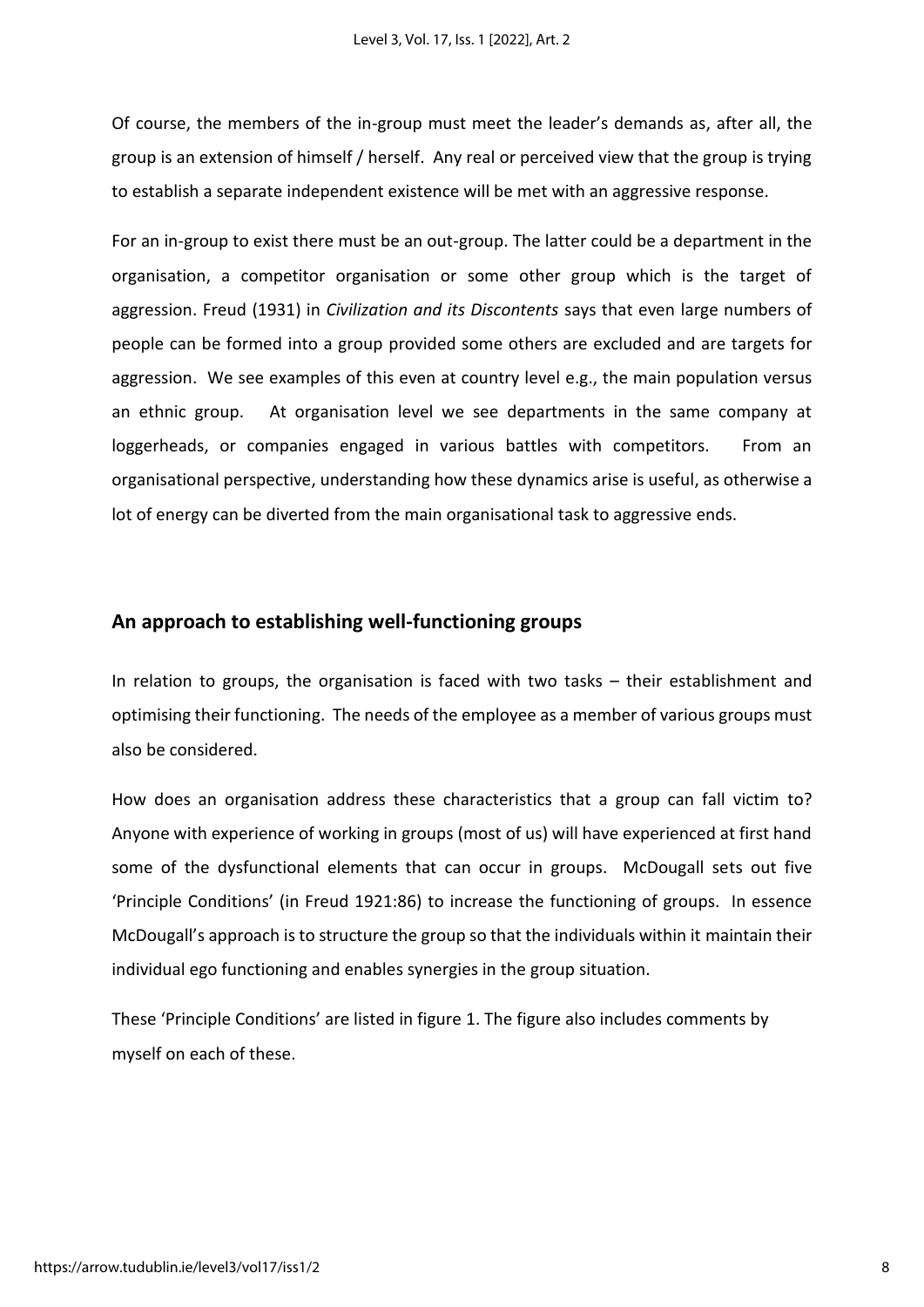| Principle Conditions for Effective<br>Group      | <b>Comment</b>                             |
|--------------------------------------------------|--------------------------------------------|
| <b>Functioning</b>                               |                                            |
| 1. Continued existence of the group - either     | This point regarding continued existence   |
| same people in the group or fixed positions.     | of the group is important, bearing in      |
|                                                  | mind that many groups are now ad hoc       |
|                                                  | with a limited lifespan. The allocation of |
|                                                  | specific roles / tasks within the group    |
|                                                  | (principle no. 5) provide a sense of       |
|                                                  | individual responsibility.                 |
| 2. Members should know the nature, function      | Freud reminds us that the group is held    |
| and capacities of the group so that emotional    | together by a power of some kind -         |
| bonds can be formed.                             | which he identifies as Eros (1921:92).     |
|                                                  |                                            |
| 3. There should be some competition / rivalry    | In a well functioning group, having an     |
| with other groups.                               | external 'enemy' helps to promote group    |
|                                                  | cohesion. French & Simpson (2010)          |
|                                                  | elaborate how Bion's basic assumption      |
|                                                  | of Fight / Flight can be harnessed to      |
|                                                  | improve group functioning. Care must       |
|                                                  | be taken that the rivalry does not         |
|                                                  | become extreme or it can consume           |
|                                                  | excessive group energy.                    |
| 4. Group should have traditions, customs and     | Traditions etc help to bind the group      |
| habits.                                          | members together. Freud notes this         |
|                                                  | point in Totem & Taboo (1913).             |
| 5. Group should have a definite structure        | Having specific roles also supports the    |
| especially with regard to roles and functions of | need for containment as proposed by        |
| members.                                         | Menzies Lyth (in Lawlor & Webb, 2009).     |
|                                                  |                                            |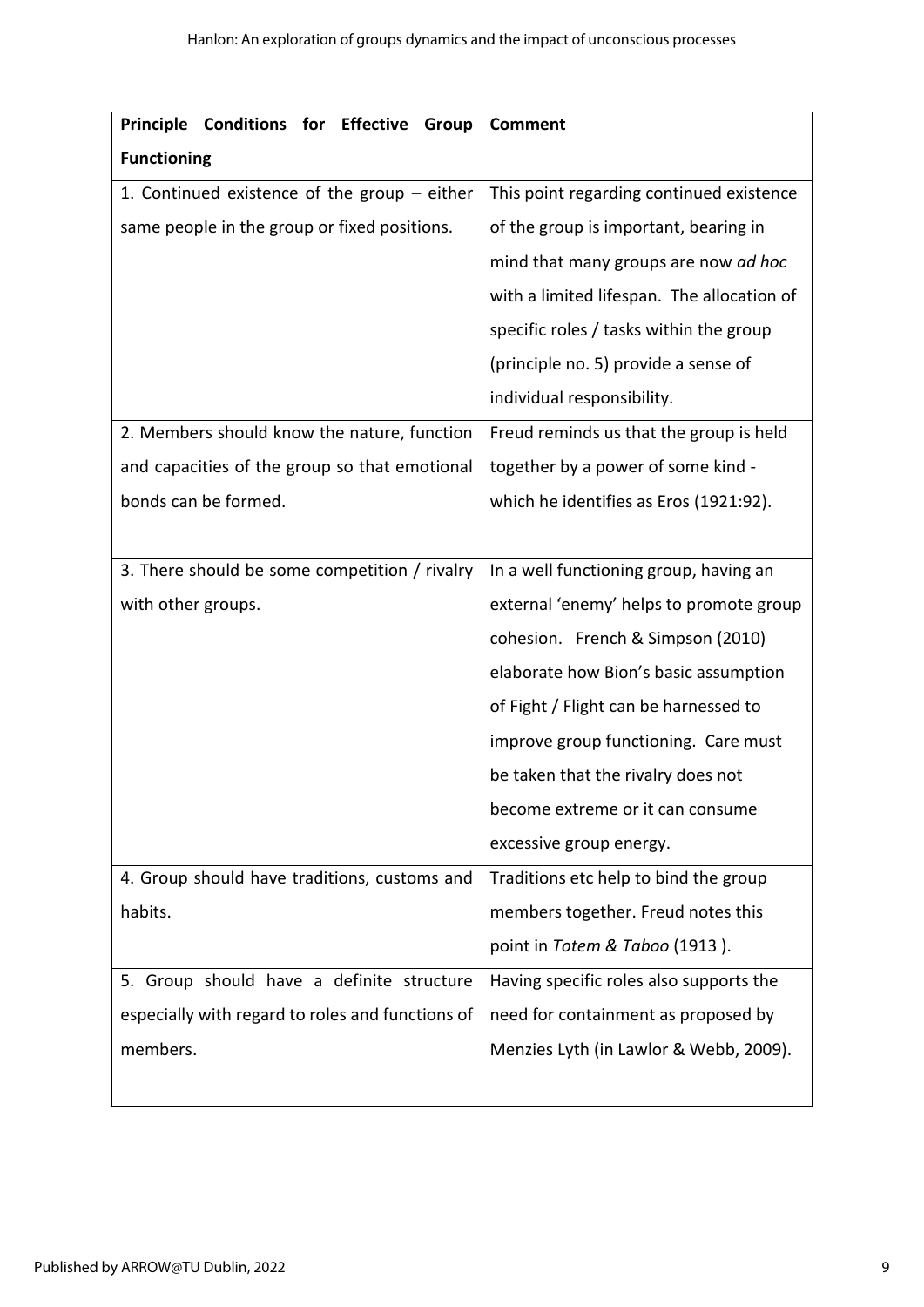Figure 1: McDougall's 'Principle Conditions' for Effective Group Functioning, adapted from Freud, (1921:86),

## **What holds the group together?**

Freud identifies that groups are held together by the libidinal ties among members, (1921:103). These libidinal ties emerge out of the identification of group members with each other. In his book *Totem and Taboo* (1913) Freud looked at the basis of this identification. He makes a very important point in a footnote of *Group Psychology* where he says in relation to the development of identification in the clan "the surprising discovery that they rest upon the acknowledgement of a common substance (by the members of the clan), and may therefore even be created by a meal eaten in common" (Freud 1921:110).

Organisations can make use of such activities as annual dinners, award ceremonies, and team-building events to build libidinal ties between members. These activities should be viewed, not as an unnecessary expense to be discarded in times of economic crisis, but instead as an essential aspect of creating a strong collegial environment where employees (and the organisation) flourish. One of the concerns emerging as a result of working from home during the pandemic is a reduction of connections between organisation members (both staff and managers). This can result in a weakening of the connection (libidinal bonds) with the organisation and lead to various problems, including increased staff turnover.

## **Concluding comments**

This article examined group processes and surfaced unconscious factors that can impact on their functioning. It mainly drew on Freud's *Group Psychology and Analysis of the Ego* (1921) paper, but also identified aspects of his work relating to groups in his papers *Totem and Taboo* (1913), *On Narcissism: An Introduction* (1917), and *Civilization and its Discontents* (1930). Freud shows that the individual, and by extension the group, is often driven by unconscious motivations including aggression, fear and power.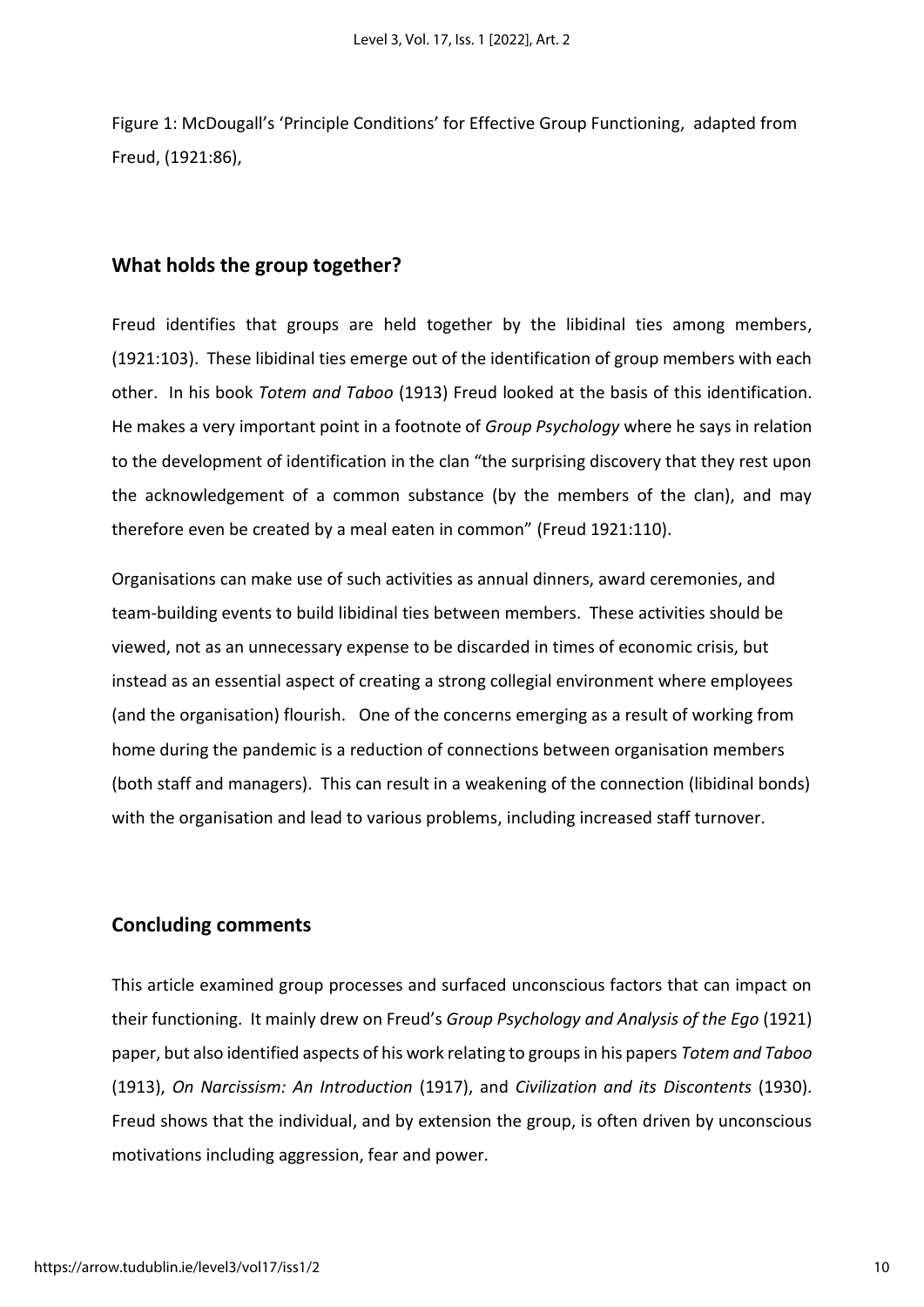An important aspect of well-functioning groups is creating libidinal ties between members. Some suggestions on how to establish these ties were outlined in this article. Such bonds will support more effective communication between organisational members and facilitate problems being sorted out through informal channels.

Organisations with a dispersed workforce have additional challenges creating libidinal bonds between group members as employees may only interact via technology. Where employees have to join new groups frequently e.g., project type structures, the issue of creating libidinal bonds poses an additional challenge. Where such ties are not established, organisations are likely to find a lower commitment by employees to the organisation.

Developing well-functioning groups which do not fall prey to 'group think', destructive energies, narcissistic leaders or deterioration of ego functioning, is a challenge for organisations. The deterioration of ego functioning in groups is highlighted by Freud. McDougall's 'Principles of Group Functioning' (presented in Figure 1) to alleviate this problem are worthy of consideration by organisations in this respect.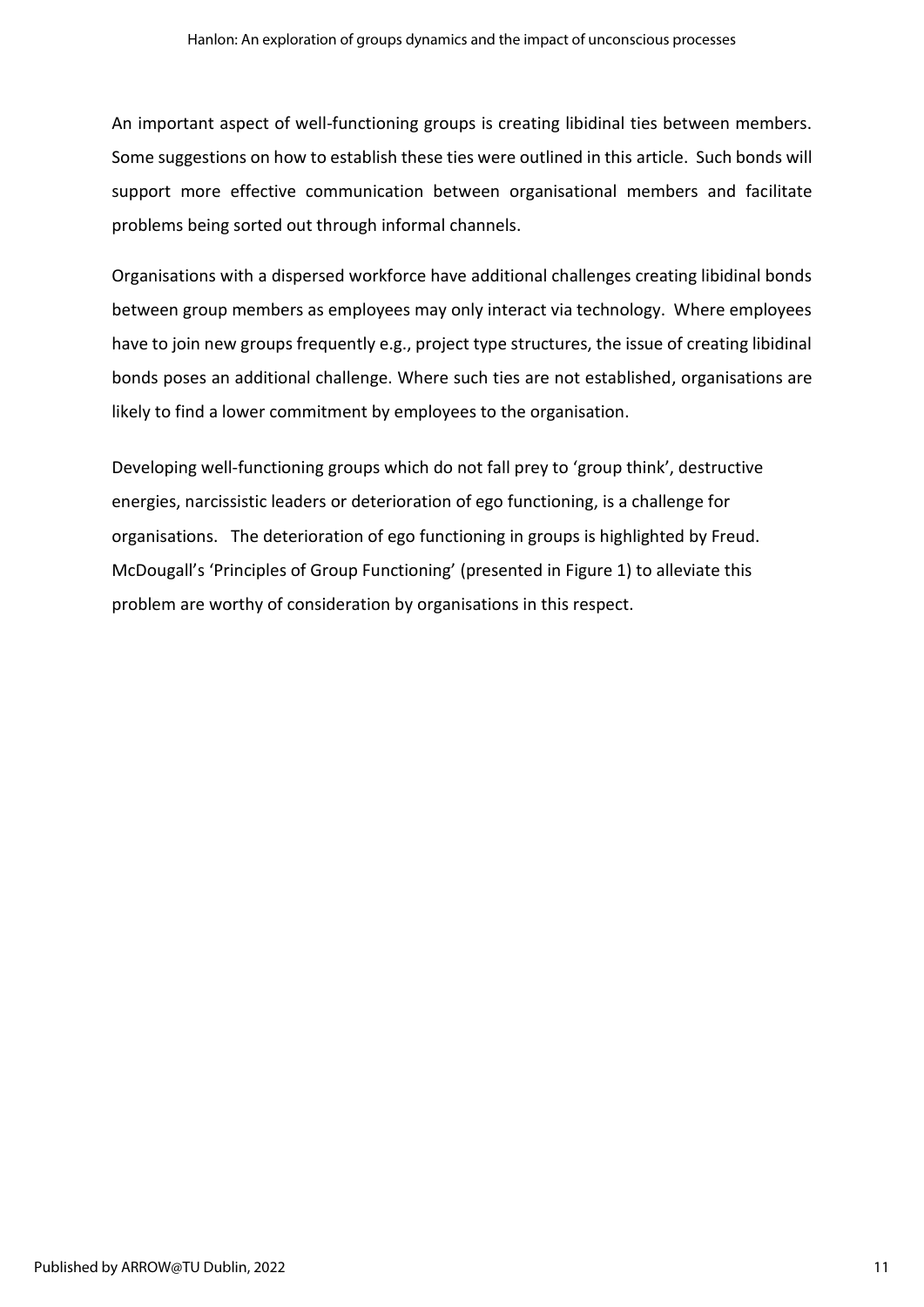# **References**

Bion, Wilfred. (1961), *Experience in Groups*, Tavistock Publications, London.

Cederstom, Carl. & Hoedemaekers, Casper. Eds., (2010), *Lacan and Organization*, Mayfly. Dozier, Kimberly and Bergengruen, Vera. (2021), Incited by the President, Pro-Trump rioters violently storm the Capitol, *Time*, January 7<sup>th</sup> Accessed **https://time.com/5926883/trump**[supporters-storm-capitol/](https://time.com/5926883/trump-supporters-storm-capitol/) 16<sup>th</sup> February 2022

Financial Times, October 19th 2010. Irish Eyes Fixed on Life beyond Crisis, <https://www.ft.com/content/96b01528-db05-11df-a870-00144feabdc0> Accessed 15th February 2022

Freud, Sigmund. *Totem and Taboo* (1913 - 1914), S. E., Trans. J. Strachey, Vol. XIII, W.W. Norton & Company, 1950.

Freud, Sigmund. *An Infantile Neurosis and Other Works*, (1917), Trans. J. Strachey, S. E., XVII, Penguin Books, 2002.

Freud, Sigmund. (1927 - 1931), *Civilization and its Discontents* Trans. D. McLintock, Vol. XX1, Vintage, London, 2001.

Freud, Sigmund. *Beyond the Pleasure Principle, Group Psychology and Other Works*, (1921), Vol. XVIII, Trans. J. Strachey, Vintage, London, 2001.

French. Robert & Simpson, Peter. (2010),The 'Work Group': Redressing the Balance in Bion's Experience in Groups. *Human Relations*, Vol. 63, Iss. 12, pp. 1859 – 1878.

Hanlon, Phil. (2014), *A Psychoanalytic Perspective on the Corporate World*, MA Psychoanalytic Psychotherapy, Independent Colleges, unpublished thesis.

Janis, Irving. (1971). Groupthink. *Psychology Today* Vol. 5, Issue 6, pp. 43–46, 74–76. November.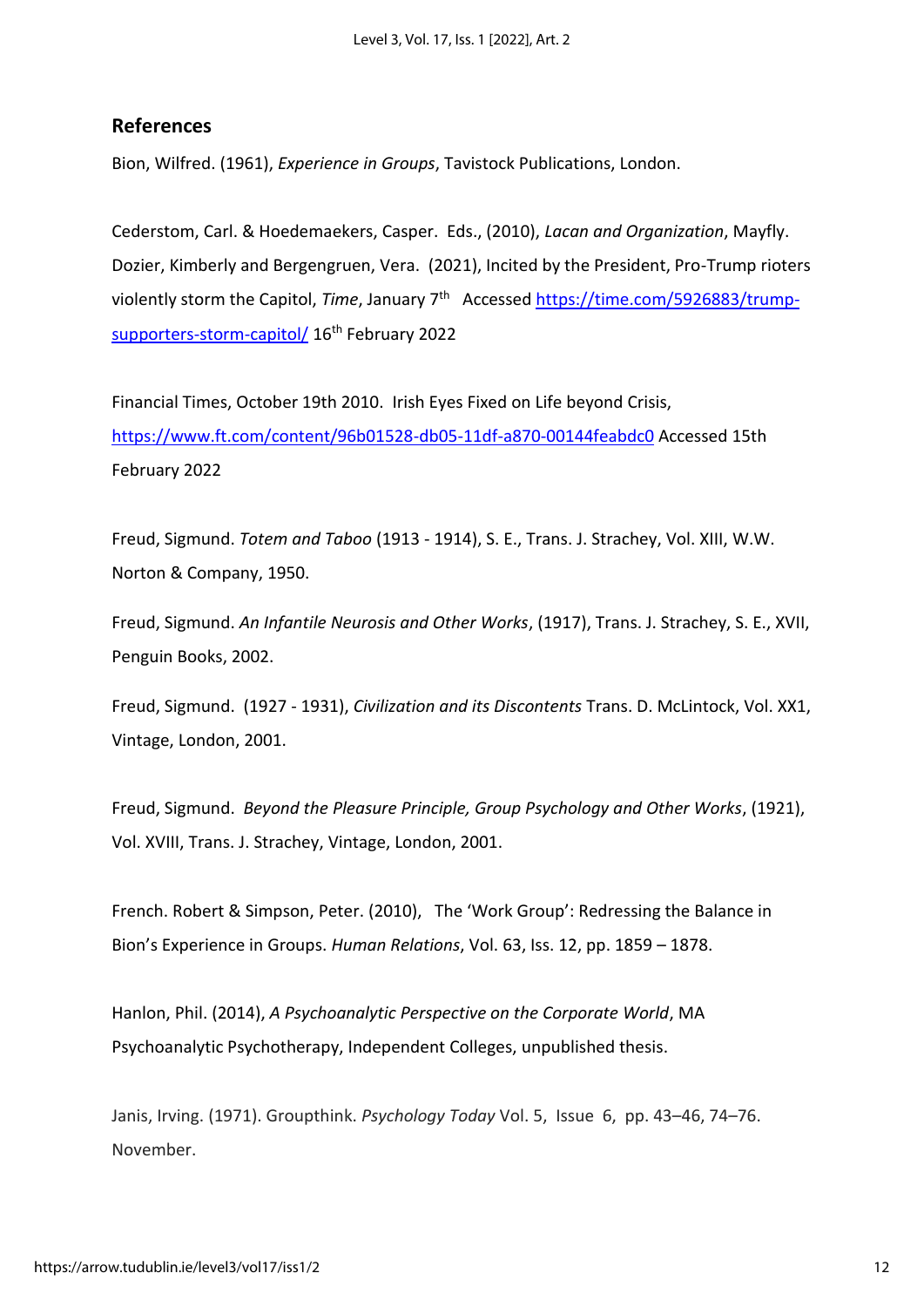Kahmeman, Daniel. (2011). *Thinking Fast and Slow*, Penguin Books Ltd.

Kets De Vries, Manfred Ed., (1984), *The Irrational Executive: Psychoanalytic Studies in Management*, International University Press, New York.

Kernberg, Otto. A Contemporary Reading of "On Narcissism", in Sandler, Joseph. Spector Person, Ethel. Fonagy, Peter. Eds. (1991), *Freud's "On Narcissism: An Introduction",* Routledge, pp  $131 - 148$ .

Kernberg, Otto. Mass Psychology through the Analytic Lens. Ch 5, Pg. 92 - 111 in Oakley, Chris. (1999), *What is a Group: A New Look at Theory in Practice*, Rebus Press

Klaf, Franklin. (1961), The Power of the Group Leader: A contribution to the understanding of group psychology, *Psychoanalytic Review*, Vol 48. pp. 41 - 51

Lacan, Jacques. (1938), *Family Complexes in the Formation of the Individual*, translated by Cormac Gallagher.

Lawlor, David. & Webb, Liz. (2009), An Interview with Isabel Menzies Lyth with a Conceptual Commentary, *Organisational and Social Dynamics*, Vol. 9, pp.93 – 108.

Le Bon, Gustav. (1895), *The Crowd: A Study of the Popular Mind*, Fisher Unwin, London.

McDougall, William. (1920), *The Group Mind*, Cambridge University Press.

Mitscherlich, Alexander. (1978) Group Psychology and the Analysis of the Ego – A Lifetime later, *Psychoanalytic Quarterly*, Vol 47, Issue 1, pp. 1 - 23

Nitsun, Morris. (1996), *The Anti-Group: Destructive Forces in the Group and their Creative Potential*, Routledge Mental Health Series

Nyberg, Peter. (2011), Misjudging Risk: Causes of the Systemic Banking Crisis in Ireland, *Report of the Commission of Investigation into the Banking Sector in Ireland.*